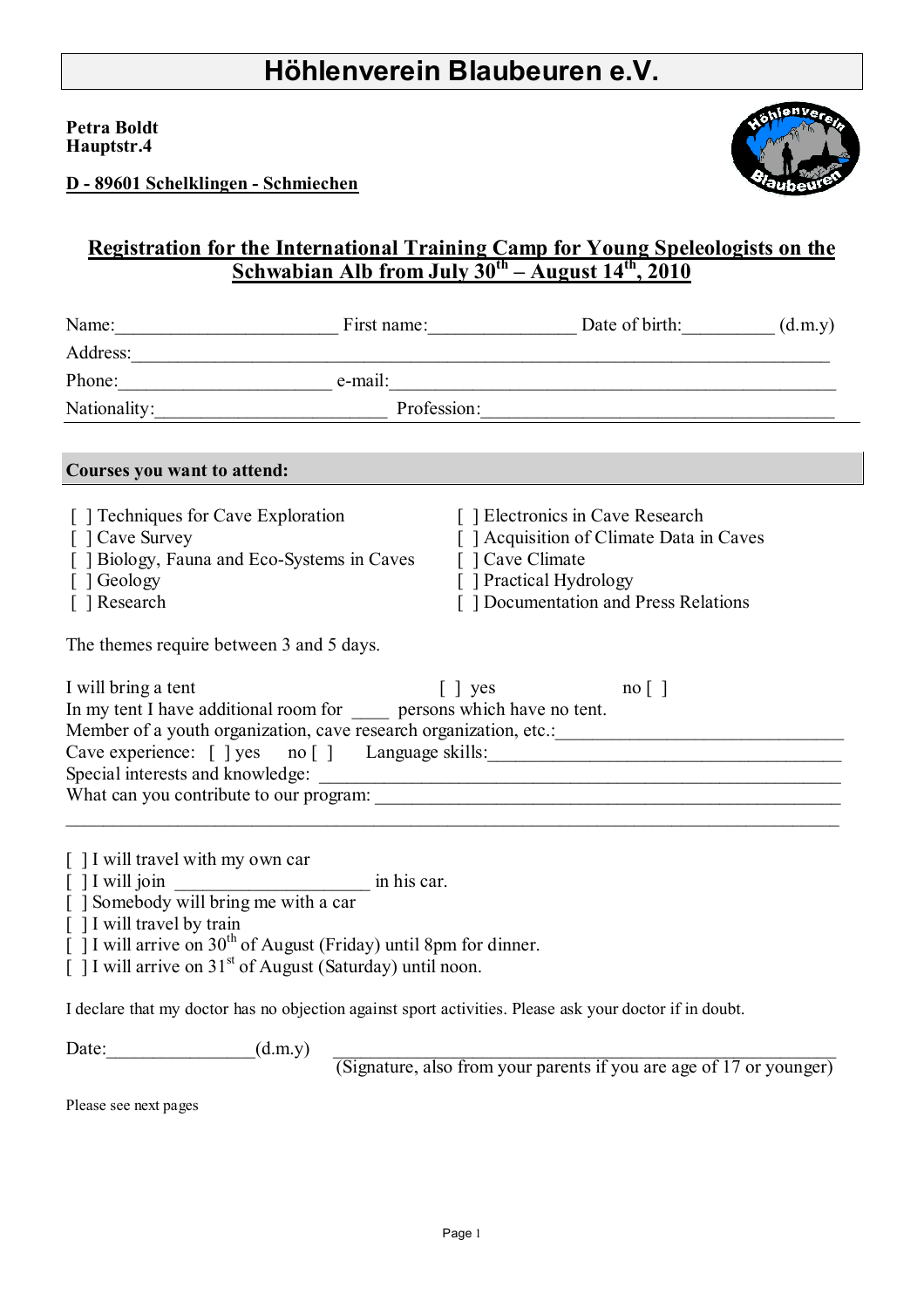Please let us know something about your activities as a speleologist, are you organized in a club and did<br>you attend such a training camp in the past. If this is your first caving activity, please let us know where<br>your in selected course and why you have chosen the course.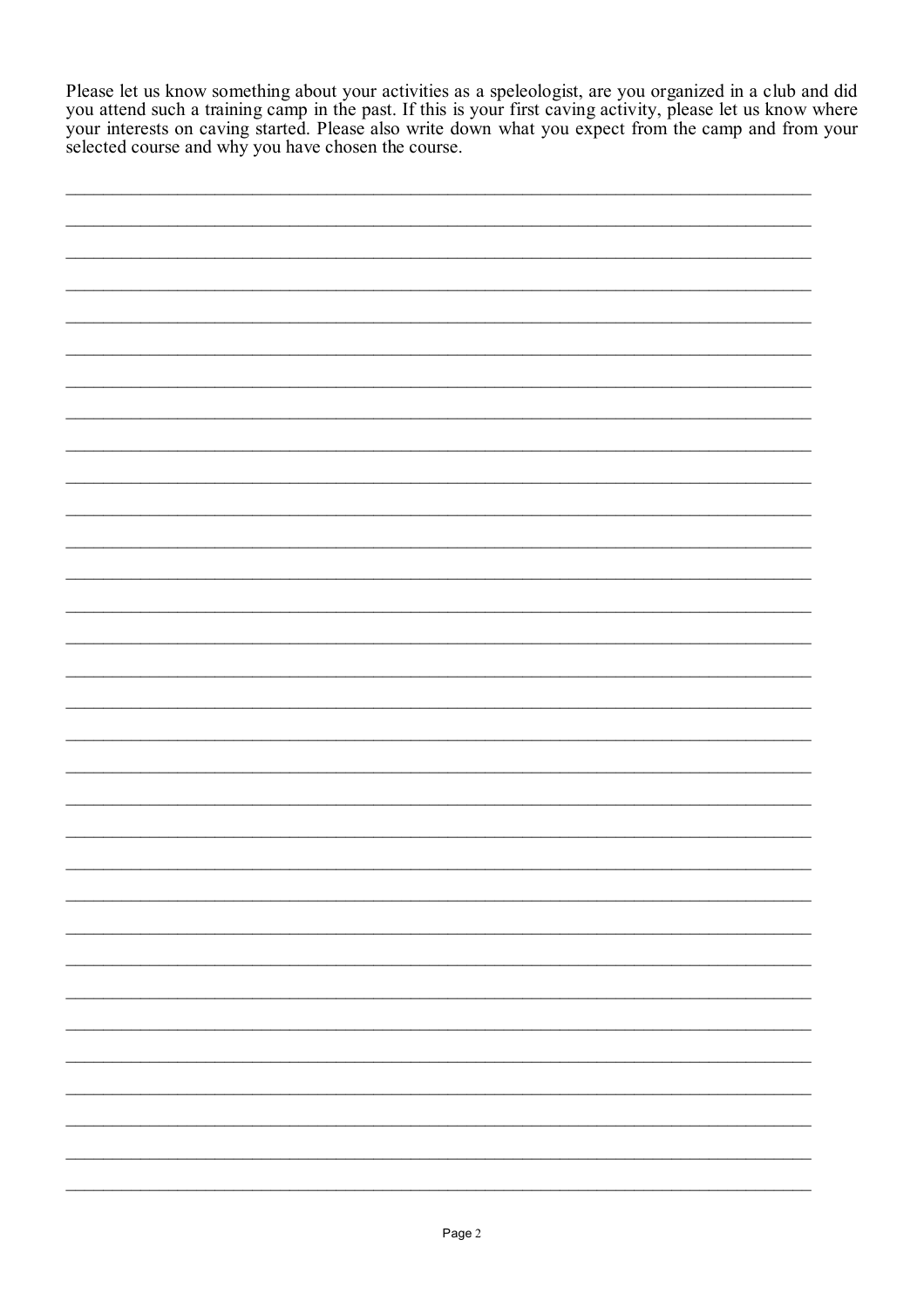# **Höhlenverein Blaubeuren e.V.**



# **International Training Camp for Young Speleologists**<br>on the Schwabian Alb

## **From July 30th, 2010 to August 14th, 2010 Tent camp at the caving club building in Blaubeuren - Seissen Recommended age for participants: 16 years and older**

# **www.juhoefola.de**

Caves are geotopes and biotopes therefore sensitive climate archives which are worth to explore.

Research and protection of this climate archives and the actual cave climate, which is an indicator of climate changes, is an actual and important European concern.

Speleologists can support the exploration and protection of these climate archives by international cooperation.

A good training is the best base for research and caving activities.

Therefore we offer different training courses and a wide supporting program covering all important caving themes. Due to small groups the training will be very effective.

An additional intention of the camp is to meet other young cavers. You can establish ties, talk about your and their interests, hobbies and culture and perhaps meet them in their home area and visit karst areas and caves for future joint research.

**The camp is intended for young people who want to start with caving or who already have some experience and want to extend their skills.** 

**You should understand German or English language.** 

### **We will offer the following courses:**

#### *I. Techniques for Cave Exploration including Rescue Topics*

Main topic of this course is to learn solid basic skills in cave exploration. There will be topics about ropes and knots, security, rescue, rappelling in shafts, rope ladders and single rope techniques (SRT).

#### *II. Cave Survey*

A detailed cave plan is essential for cave research. You will learn the basics techniques of cave survey and how to draw a cave plan by hand and with a computer. You will train the usage of different survey equipment as compass, clinometer, DistoX and also work with a theodolithe.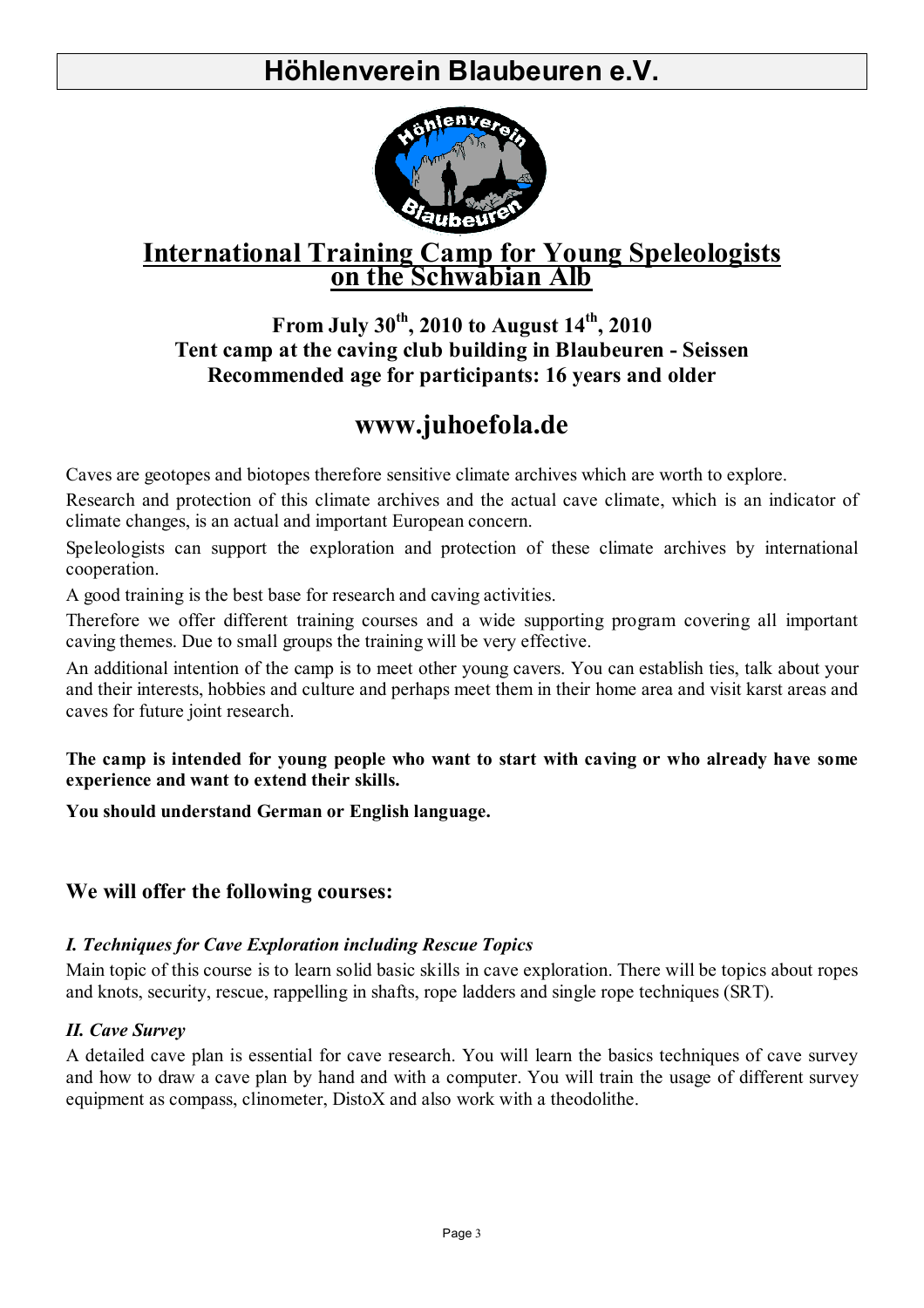#### *III. Biology, Fauna und Eco-Systems in Caves*

Methods for gathering information and documentation of the cave fauna will be shown. You will take probes in a cave and learn how to write documentation and interpret the data. The result should be to get a feeling about the status of flora and fauna in the cave and become more sensible about the cave as a fragile biological system.

#### *IV. Geology:*

Geology is investigating how caves form but also delivers valuable information for cavers.

We will learn the basics of geology as reading of geological maps, profiles, tectonics, mineralogy and sediments which can show the climate during the last thousands of years. Depending on the weather situation, we will do practical field work in the Geo-Park Swabian Alb. We will hike to a meteor crater, visit remains of volcanism and collect fossils.

#### *V. Research*

The participants of this course will attend real research projects in different caves on the swabian Alb. You will see different strategies to find new caves. Inside caves you will practice different methods to dig, split rocks and get practical experience how to secure shafts and tunnels. We will look for specific geological specialties as clay horizons, artifacts and special sediment layers and document it. We will also talk about security aspects and unsafe environment in a cave. Beside this digging efforts we will visit other caves on the swabian alb.

#### *VI. Electronics in Cave Research*

Radio direction finding, communication in caves thru wire and wireless, GPS navigation, etc. We will train usage of cave communication equipment to complete the theoretical knowledge.

#### *VII. Acquisition of Climate Data in Caves*

We will show and explain equipment for climate data acquisition and transmission to the surface. Beside theoretical knowledge we will show and train the practical usage of the equipment.

#### *VIII. Cave Climate*

Introduction into cave climate research. How does it work? Cave protection, exploration, air temperature and air circulation will be shown in theory and practical training. How to plan your own project? How to evaluate data?

#### *IX. Practical Hydrology*

Measurements of water drain and water pile up experiments will be done to calculate unknown cave volumes behind springs. We will also do salt tracer experiments and analysis. Theory and practical work will be shown.

#### *X. Documentation and Press Relations*

Maps, cave register, permits. We will talk about the approval processes especially in Germany and show the backgrounds. This also includes public relation which becomes more and more important.

#### **For all participants the following additional presentations will be offered:**

- Regional geology, building of caves, cave content, knowledge about technical caving material, cave rescue, cave protection, bat protection and much much more...
- Field trip on the swabian alb
- Field trip: Landscape- and prehistoric hike in the Schmiech-, Ach- and Blau- valley.